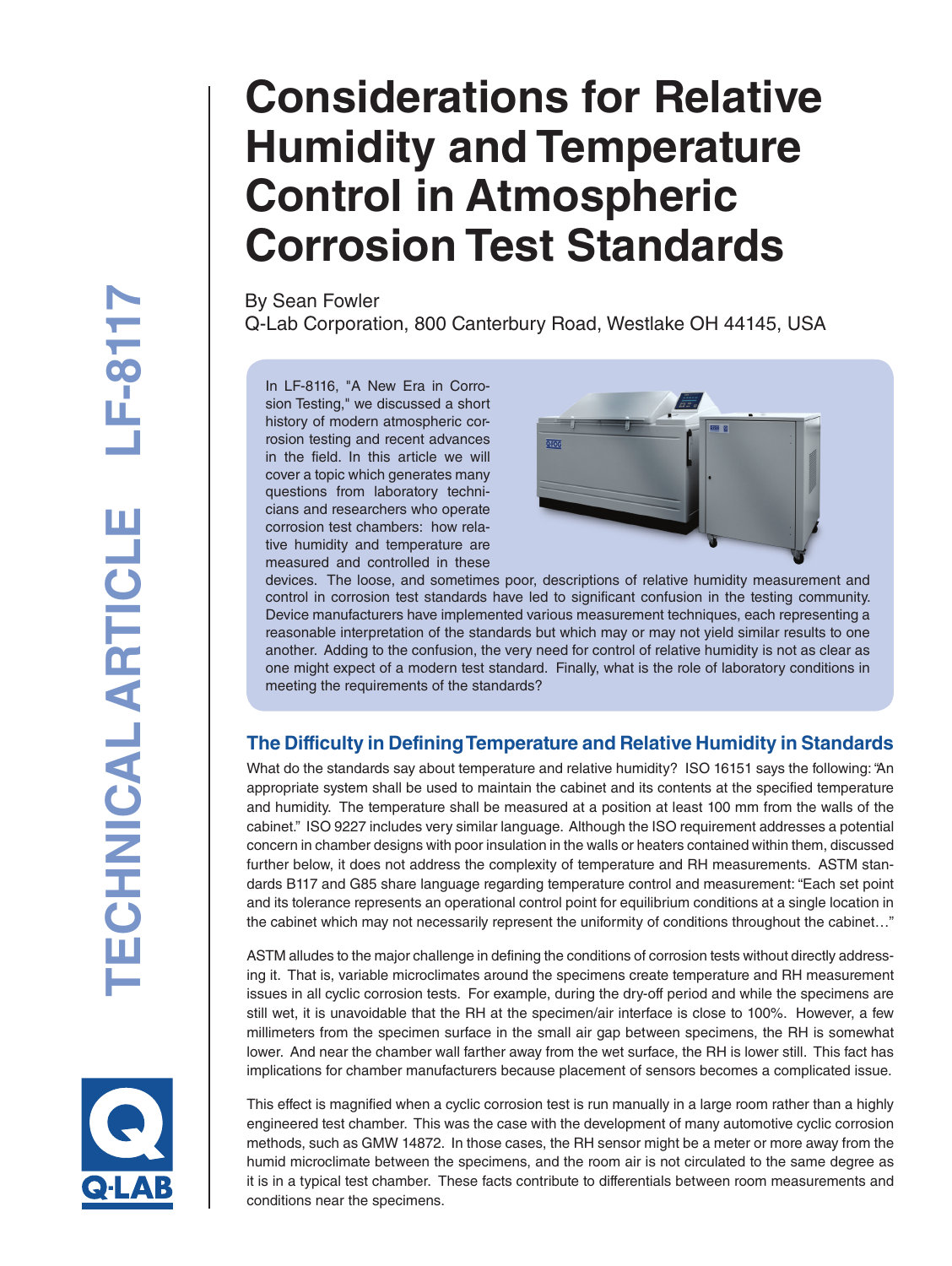Although GMW 14872 and most international standards avoid discussion about where and how to measure the relative humidity, Volvo provides some guidance in VCS 1027.149, "Accelerated Corrosion Test: Atmospheric Corrosion." Unlike the ISO standards, Volvo directly addresses the issue of chamber wall insulation rather than specify a minimum distance for placement of sensors. It also says, "The climate chamber should be equipped with means to provide evenly distributed efficient circulation of air to secure small temperature and humidity variations in the chamber." An experienced reader of standards recognizes use of the words "should" and "small," meaning that there is no mandatory requirement in the statement but rather a desirable condition to be achieved. In this case, the writers understood that microclimates exist during the test and therefore it is necessary to avoid a specific uniformity requirement which may be physically impossible to achieve. The standard goes on to say, "The humidity and temperature sensors should reflect the climate conditions in the very test area." Use of the word "reflect" seems to be deliberately imprecise because it recognizes the complexity of measurements in the context of the varied microclimate conditions during the test. It also implies there are many ways one could position a sensor to capture chamber temperature and RH.

This brings us to the topic of types of RH sensors and the specific challenge that comes with measuring the RH in a corrosive environment. Modern RH sensors, technically referred to as hygrometers, use electrical resistance and capacitance techniques to measure moisture in the air. Various technologies exist with trade-offs between accuracy and resistance to condensation, which ruins the measurement. None of them are particularly tolerant of corrosive conditions, however. This is a critical factor in chamber design because corrosive solutions decrease the accuracy of the measurements and cause premature failure of these sometimes costly sensors. Some manufacturers have designed clever mechanisms which retract sensors during applications of corrosive solution in order to improve the robustness of their RH sensors. The challenge with such systems is their complexity and placement relative to the various microclimates inside the chamber.

The Volvo corrosion standards are rare in that they describe types of sensors, stating "use a hygrometer designed for measurements at high humidity levels, e.g. a high-quality psychrometric sensor or a gold mirror dewpoint meter." The second of these types is impractical for use in a corrosion test chamber, but many chamber manufacturers utilize wet bulb/dry





**This late 19th century weather station in Salzburg, Austria was declared an historical landmark in 2007. Pictured is the side displaying the relative humidity. Hygrometers of this era commonly used human hair under tension, which changes length depending on the moisture content of the air.**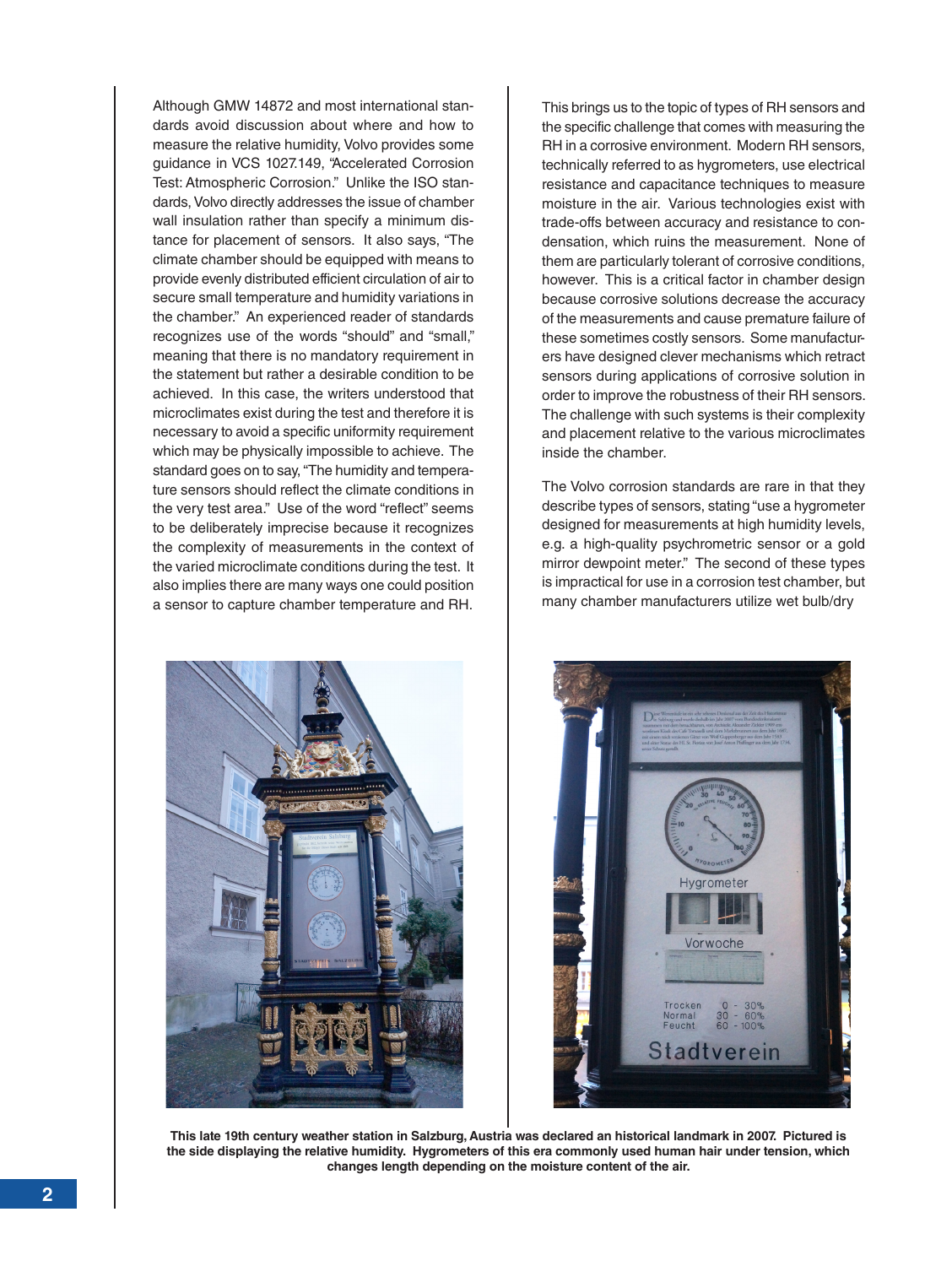bulb thermometer psychrometers due to their high accuracy and ease of calibration. The technique, developed centuries ago, uses two thermometers; one which remains dry while it measures air temperature and one which includes a moisture-wicking "sock" over it to keep it wet during measurements.

Evaporative cooling "depresses" the temperature reading of the wet bulb thermometer relative to the dry bulb. By comparing the two temperatures and using well-established psychrometric charts, the relative humidity of the air can be determined with high accuracy. These hygrometers require airflow over the wet and dry bulbs to facilitate evaporation. Sling psychrometers achieve this by having the user whip the device around over their head.

Using this system in a corrosion test chamber is complicated by two factors. First, the dry bulb thermometer must be kept dry and the wet bulb sock must be kept wet, clean, and free of salts. Second, this first point must be accomplished while allowing sufficient airflow over the wet bulb to facilitate evaporation. Therefore, chamber manufacturers must choose between systems to wash salt from the wet bulb socks and keep dry bulbs dry while inside the chamber, or systems which keep the wet and dry bulbs out of the corrosive atmosphere inside the chamber. As always, placement of sensors relative to the chamber microclimates is a concern. One solution to this problem is found in the words "represent" from ASTM and "reflect" from Volvo. During cyclic corrosion tests, chamber air is exchanged up to several times every minute, eventually achieving equilibrium conditions inside the chamber. This makes the area where air exits the chamber an ideal location to obtain a representative measurement of chamber conditions.

#### **Relative Humidity Conditions in Corrosion Standards: What is Required?**

Now that we've discussed the complexity of chamber conditions during cyclic corrosion tests and various techniques used to measure temperature and RH, we can move on to a wider view of the automotive cyclic tests. A common feature of these tests is what GMW 14872 calls an "ambient phase", which was part of the cycle developed in temperature and RH-controlled rooms. The temperature of this phase is  $25 \pm 3^{\circ}$ C and the RH is  $45 \pm 10\%$ . Ford and Volkswagen have ambient phases with a temperature of 23°C and RH of 50%, with various tolerances. A source of confusion and some controversy is whether a corrosion test chamber designed to run these tests must be able to control the RH.



**The Q-FOG**® **CRH is a cyclic corrosion test chamber that allows control of relative humidity.**

The answer depends on whether or not the laboratory in which the chamber is installed can reliably meet the specified conditions.

If a laboratory is precisely controlled to the ambient conditions listed in the standard, and specimens are exposed to these conditions either by opening the chamber lid or circulating room air over specimens to achieve equilibrium between the inside and outside of the chamber, then the ability to adjust and control the RH in the chamber is not required. However, control of laboratory conditions to the precision required by these tests is rare, especially in facilities where corrosion tests occur. So as a practical matter, control of the RH inside the chamber is necessary given the variable climatic conditions of laboratories in the global marketplace. Additionally, standards may also require mass loss measurements of corrosion coupons throughout the test, knowing that good control of conditions is necessary to achieve the mass losses required. Given the importance of properly controlling RH in some tests, use of such mass loss coupons is a trend that is likely to continue.

A challenge for chamber manufacturers in designing for these variable laboratory conditions is that the ambient phase temperature and RH can be difficult to achieve in many environments. For example, if a laboratory is temperature-controlled at 25°C and the RH goes up to 60% (e.g. during summer months when the dew point outside is high), the air entering the corrosion test chamber must be dehumidified to achieve the required condition of  $45 \pm 10\%$ . If the laboratory temperature reaches 29°C, the air must be chilled to meet "ambient" conditions. For these reasons, many chamber manufacturers have designed chiller and dehumidification systems to meet the required conditions.

Best laboratory practice for automotive cyclic corrosion tests may be to always use chambers with the ability to control the RH and systems to cool and dehumidify the air, whether the standard specifically requires these or not. This ensures the best possible test for repeatability and reproducibility.